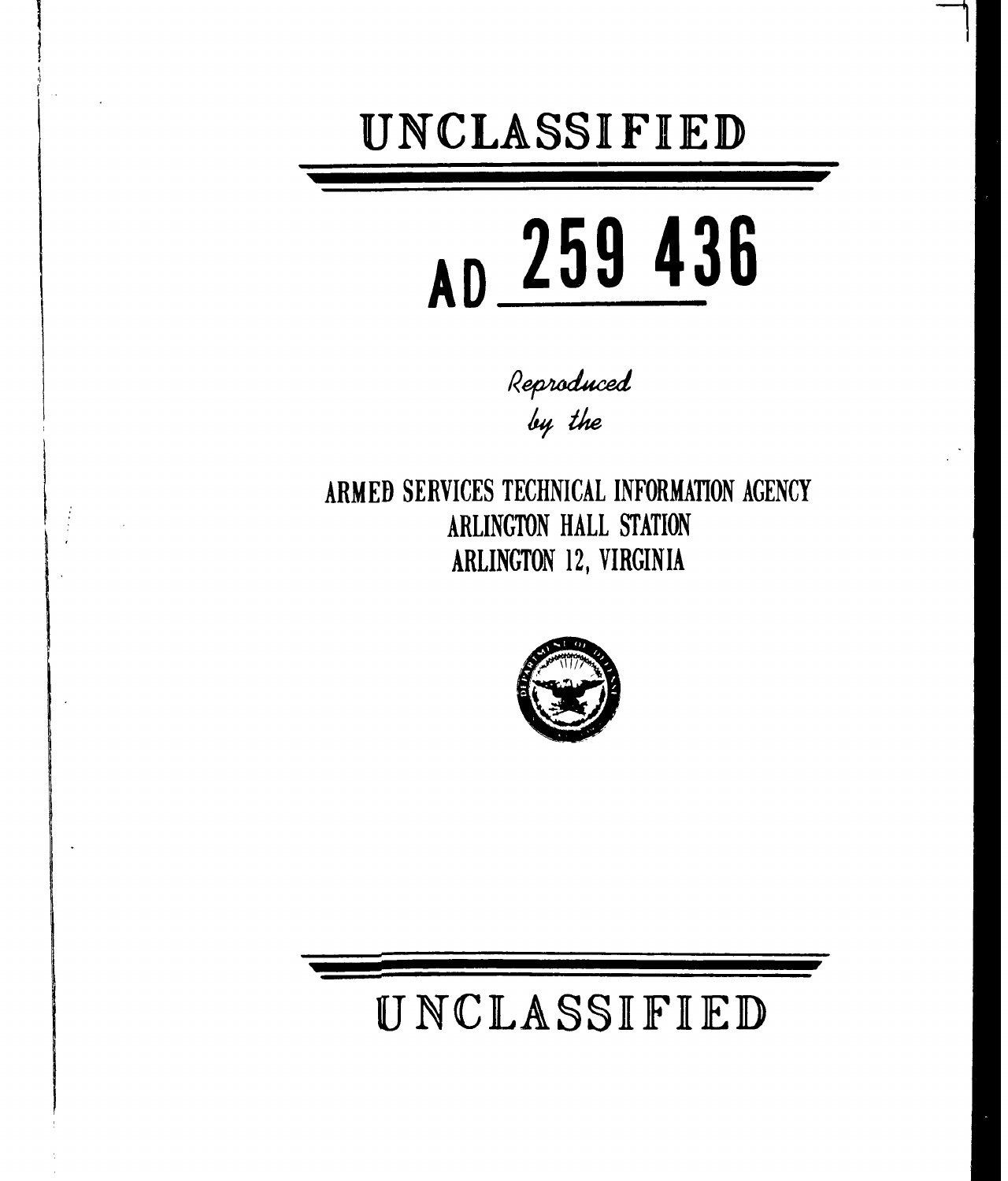NOTICE:' When government or other drawings, specifications or other data are used for any purpose other than in connection with a definitely related government procurement operation, the U. S. Government thereby incurs no responsibility, nor any obligation whatsoever; and the fact that the Government may have formulated, furnished, or in any way supplied the said drawings, specifications, or other data is not to be regarded by implication or otherwise as in any manner licensing the holder or any other person or corporation, or conveying any rights or permission to manufacture, use or sell any patented invention that may in any way be related thereto.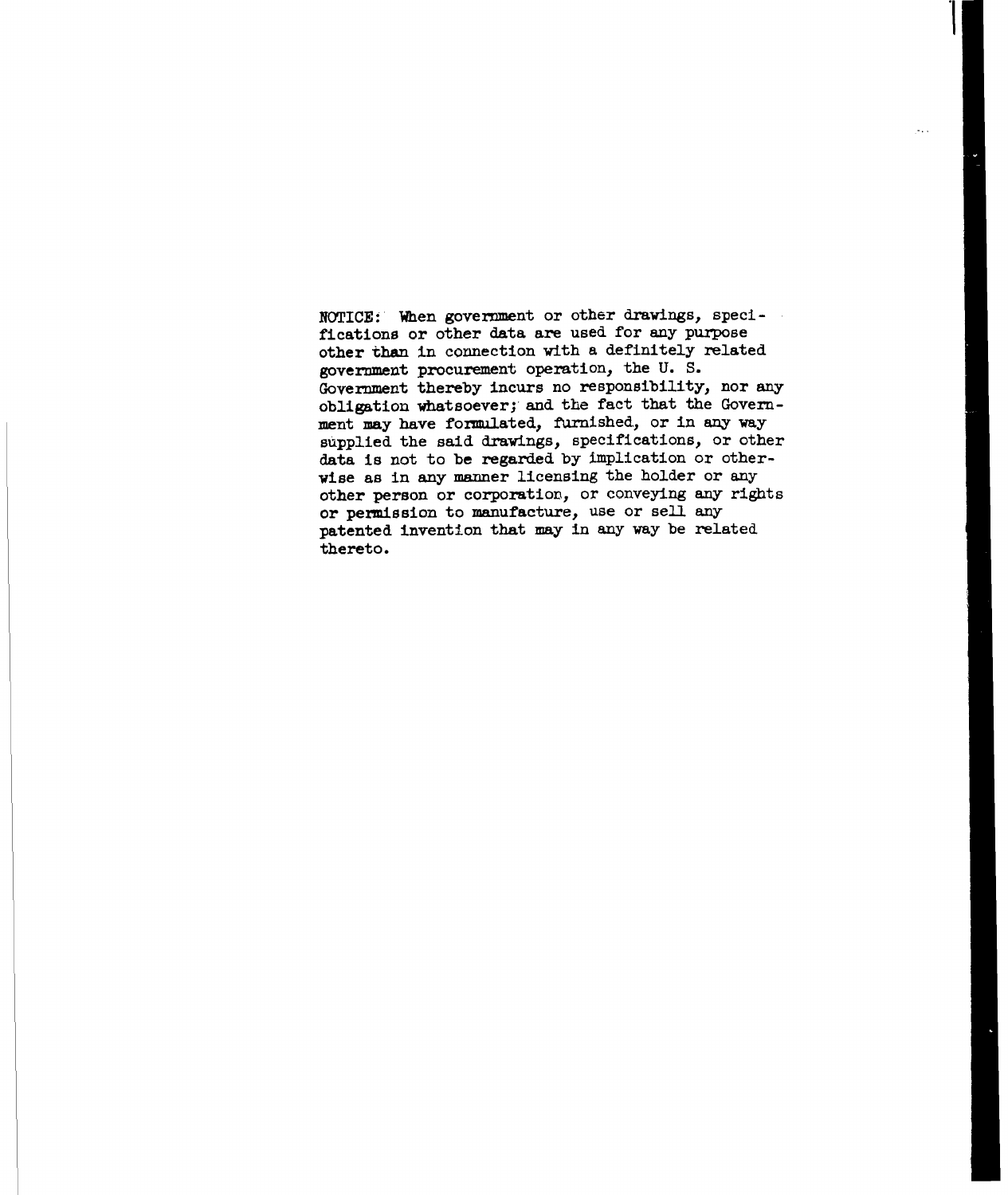

| Copy No.                                                    |   |                    |                                                                          |                   |
|-------------------------------------------------------------|---|--------------------|--------------------------------------------------------------------------|-------------------|
|                                                             |   |                    | 30 June 1961                                                             |                   |
| E.                                                          | 內 | TO:                | Commanding General<br>Frankford Arsenal<br>Philadelphia 37, Pennsylvania |                   |
| $\overline{\widetilde{\omega}}$                             |   |                    | Attn:<br>ORDBA, Dr. H. Gisser                                            |                   |
|                                                             |   | SUBJECT:           | Investigation of Stress-Corrosion Cracking<br>of High-Strength Alloys    |                   |
|                                                             |   | CONTRACT:          | DA-04-495-0RD-3069                                                       |                   |
| FALOGED<br>$\mathbb{C}$ is the set of $\mathbb{C}$<br>دت ⊝ت |   | PERICD<br>COVERED: | $\mathcal{A}(\mathbf{G})_{\mathbf{m}}$ .<br>1 M.y through 51 May 1961    | $\hat{\tau}$ o Ga |
| $\mathbb{Z}^n$                                              |   |                    | This is the eighth in a series of informal progress reports              |                   |

J

submitted in partial fulfillment of the contract.

**AEROJET-GENERAL CORPORATION** 

Á

R. F. Kimpe **I**<br> **I'** Assistant Chief Engineer<br>
Structural Materials Division

**NOTE:** The information contained herein ir regarded as preliminary and subject to further checking, verification, and analysis.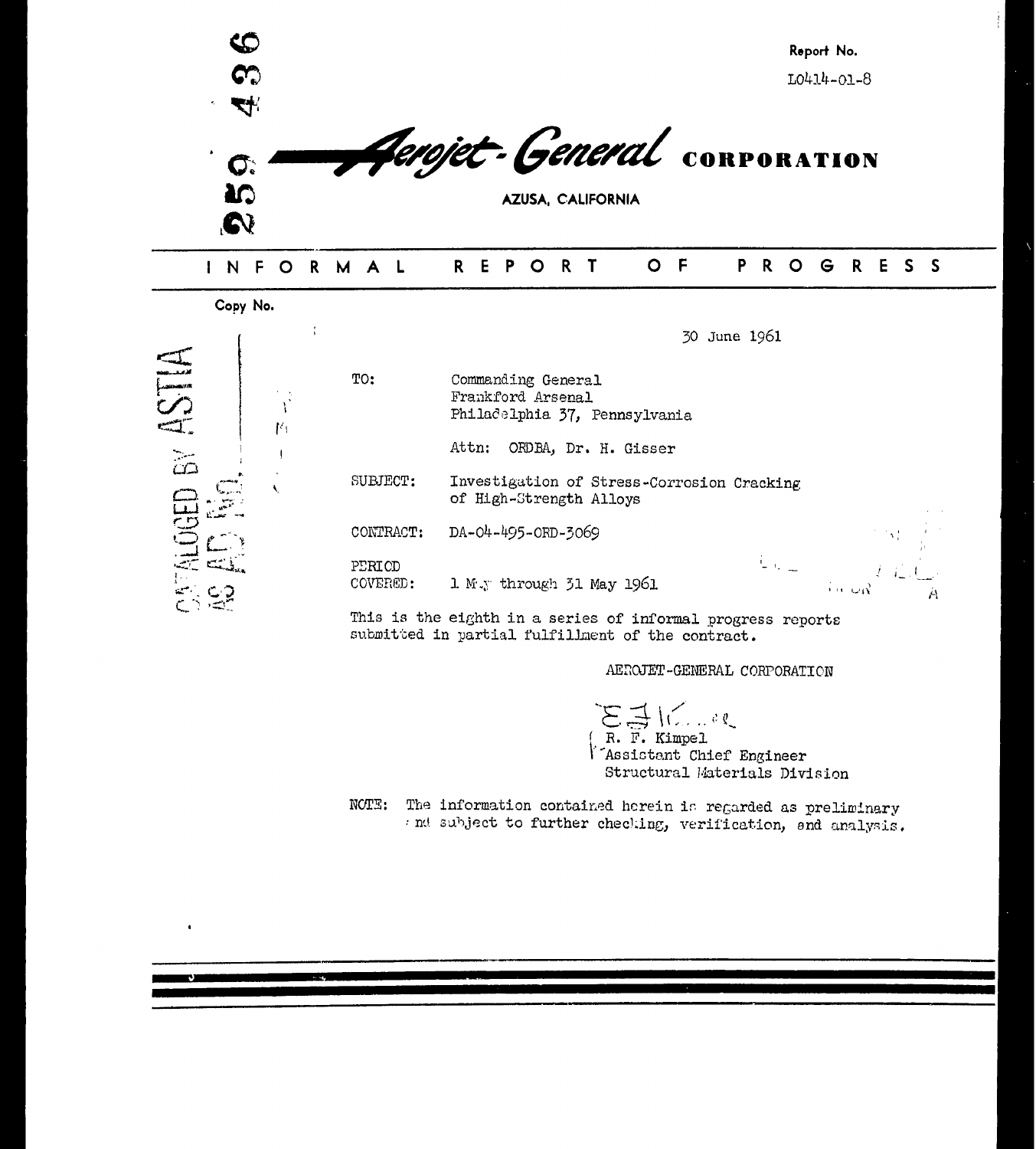$\prod$ 

### I. OBJECTIVES

The objectives of this program are:

A. To study the susceptibility to stress-corrosion cracking of rocketmotor case materials: e.g., Vascojet **1000,** Type **300M,** and Ladish D6AC steels, **AM355** and PH 15-7 **Mo** stainless steels, and B120VCA titanium

B. To study the environmental parameters, including the atmosphere outside and inside the rocket case, that affect the rate and extent of stress corrosion

C. To determine the effect of material parameters - composition, strength level, welding, micro-structure, surface conditions, etc. - on the stress-corrosion process

D. To devise and evaluate techniques for preventing the stress-corrosion cracking of rocket-motor case materials.

#### II. WORK PROGRESS

#### A. INTRODUCTION

In view of the fact that stainless steel (AISI Type 304 alloy) specimen holders are being employed to conduct the stress-corrosion testing of this program, and that the alloys being tested differ in composition from the holders, some concern has been expressed regarding the presence of galvanic couples (two dissimilar metals connected in an electrolyte) and the influence of galvanic corrosion upon the stress corrosion. The extent to which -alvanic corrosion occurs and the distribution of galvanic currents on the stressed specimens (when coupling is made with the specimen holders) is not known at this time. However, experiment: are being conducted to measure the potential of the various alloys when coupled with the specimen holders in the testing environments, the specimens being held

Page **1**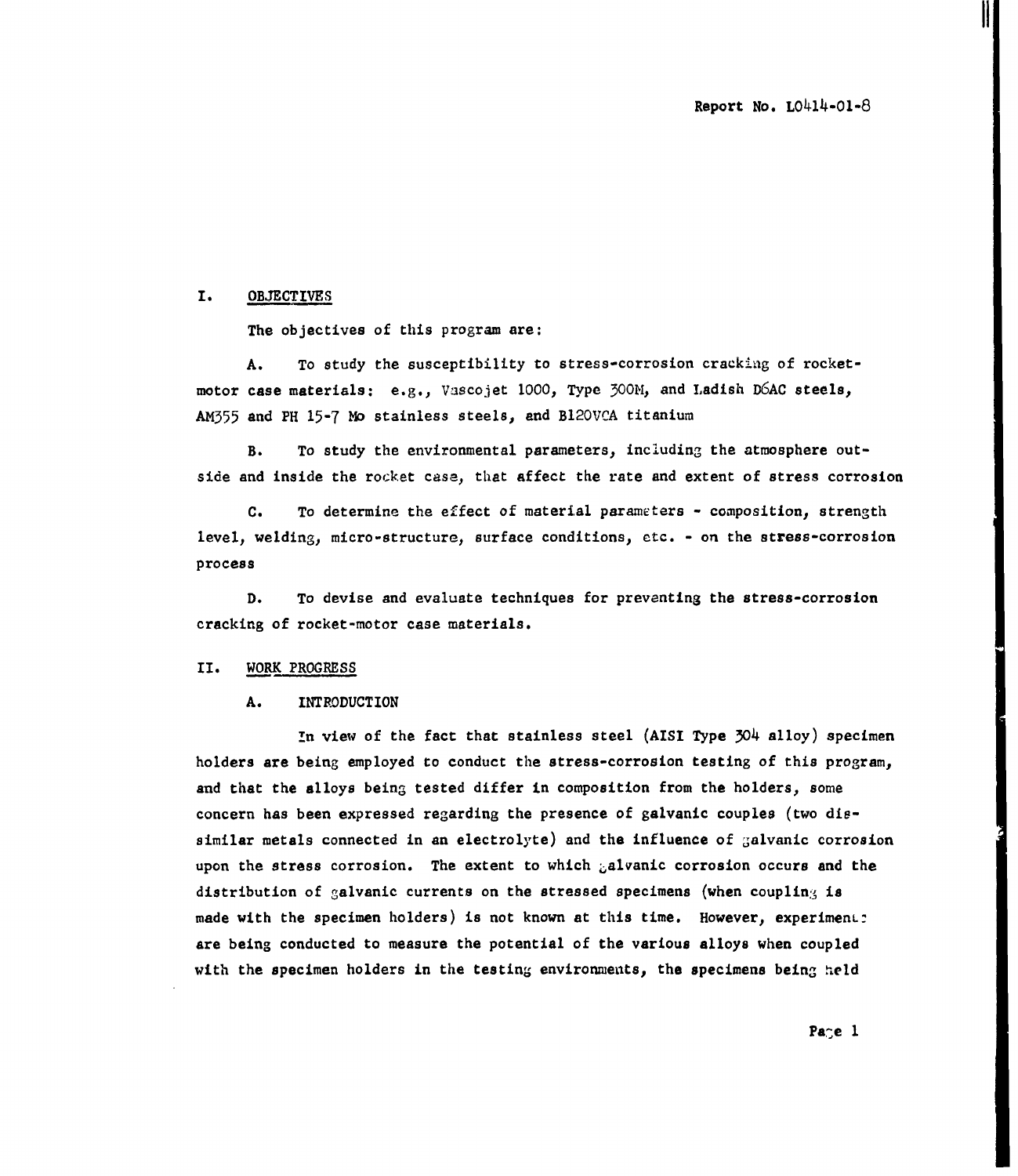in both stressed and unstressed states. It is not believed at this time that the effects of the galvanic couples materially affect the stress-corrosion bebaviOt of the alloys being tested.

#### B. BENT-BEAM TESTS

The environmental stress-corrosion testing of bent-beam samples is approximately **60%** complete. Table 1 sunmmarizes all of the test data accumulated to date. Testing in 9 of the 11 environments wes completed for  $4$  of the 6 alloys being evaluated (Vascojet 1000 and Ladish D6AC alloy steels, **AM355** stainless steel, and B12OVCA titanium alloy), and is in progress for a fifth alloy (Type 300M alloy steel). The final steps in specimen preparation for the aixth alloy (PH 15-7 Mo stainless steel) are nearing completion, and the specimens will be ready for testing shortly. Evaluations have been conducted in the particular environments of air, tap water, distilled water, sodium chloride solution **(3%** by wt), sodium dichromate solution (0.25% by wt), Marquench salt solution (1% by wt), aqueous soluble oil solution  $(4\frac{2}{3}$  by vol), trichloroethylene, and cosmoline. The two remaining environments in which evaluations will be made are soluble oil and high humidity; high-humidity testing of the Ladish D6AC alloy steel has been initiated.

In order to define the conditions of the air in which the stresscorrosion evaluations are being conducted, temperature and relative-humidity readings were recorded every four hours, at the same times that the inspections of the specimens under test were made. This analysis of the air revealed, over a period of time, that the average temperature was  $73^{\circ}$ F, ranging from a low of  $62^{\circ}$ F to a high of **88°F.** Relative humidity averaged 52%, ranging from a low of 24% to a high of 74%. No attempt was made to analyze the air for any other variables.

C. U-BEND TESTS

It will be noted from Table **I** that very few failures have occurred with the bent-beam type specimens. This is due in part to the short duration of the testing period, and in part to the constant stress level (75% of the yield strength) at which the specimens were tested. These drawbacks can be overcome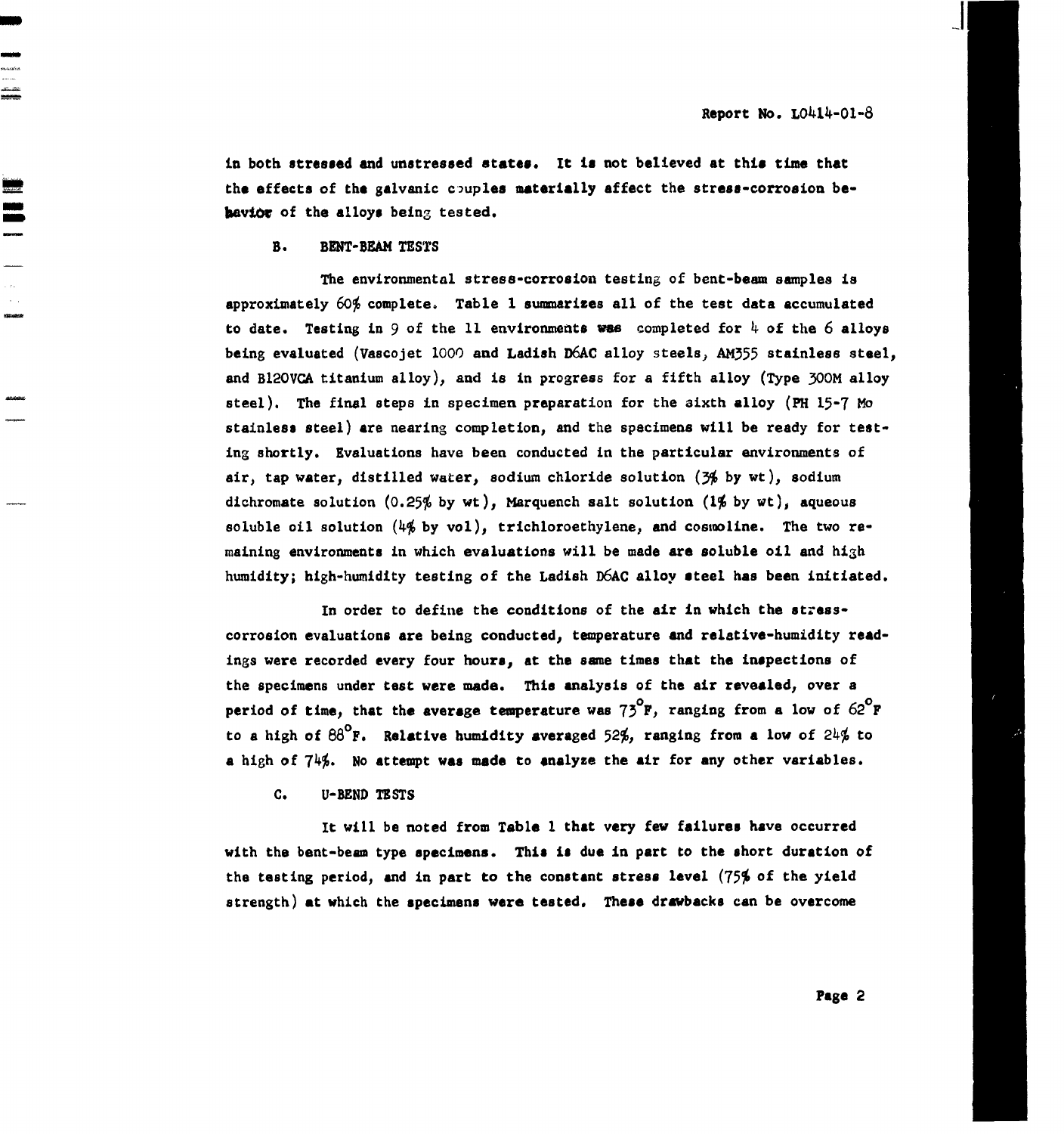Report No. L0414-01-8

by employing U-bend test specimens, which means only bending flat specimens over a mandrel of a given diameter until U-shapes with two parallel sides are obtained. The specimens are then held in this configuration during environmental testing. This method of testing is much more severe than the bent-beam type of specimens now employed. Stress levels, ranging from nearly zero to the yield strangth of the alloy, are obtained. Thus, the duration of the testing period will be appreciably shortened, and the qualitative evaluation of the stress-corrosion studies of the various alloys will be accelerated with the U-bend type specimens.

U-bend test specimens are being prepared for conducting environmental stress-corrosion tests. These tests will serve to provide additional data to supplement the data now being accumulated with the bent-beam stress-corrosion tests.

### III. FUTURE WORK

The following testing will be completed by the end of the first year of the program:

A. The stress-corrosion tests of Vascojet **1000,** Ladish D6AC, AM355, and B12OVCA titanium in the soluble oil and high-humidity environments.

B. The stress-corrosion tests of the 300M in all of the environments.

**C,** The specimen fabrication and stress-corrosion tests of the PH 15-7 **Mo** in all of the environments.

D. U-bend tests on specimens that show the greatest resistance to the bent-beam testing. This will allow for more severe testing where deemed appropriate.

Page 3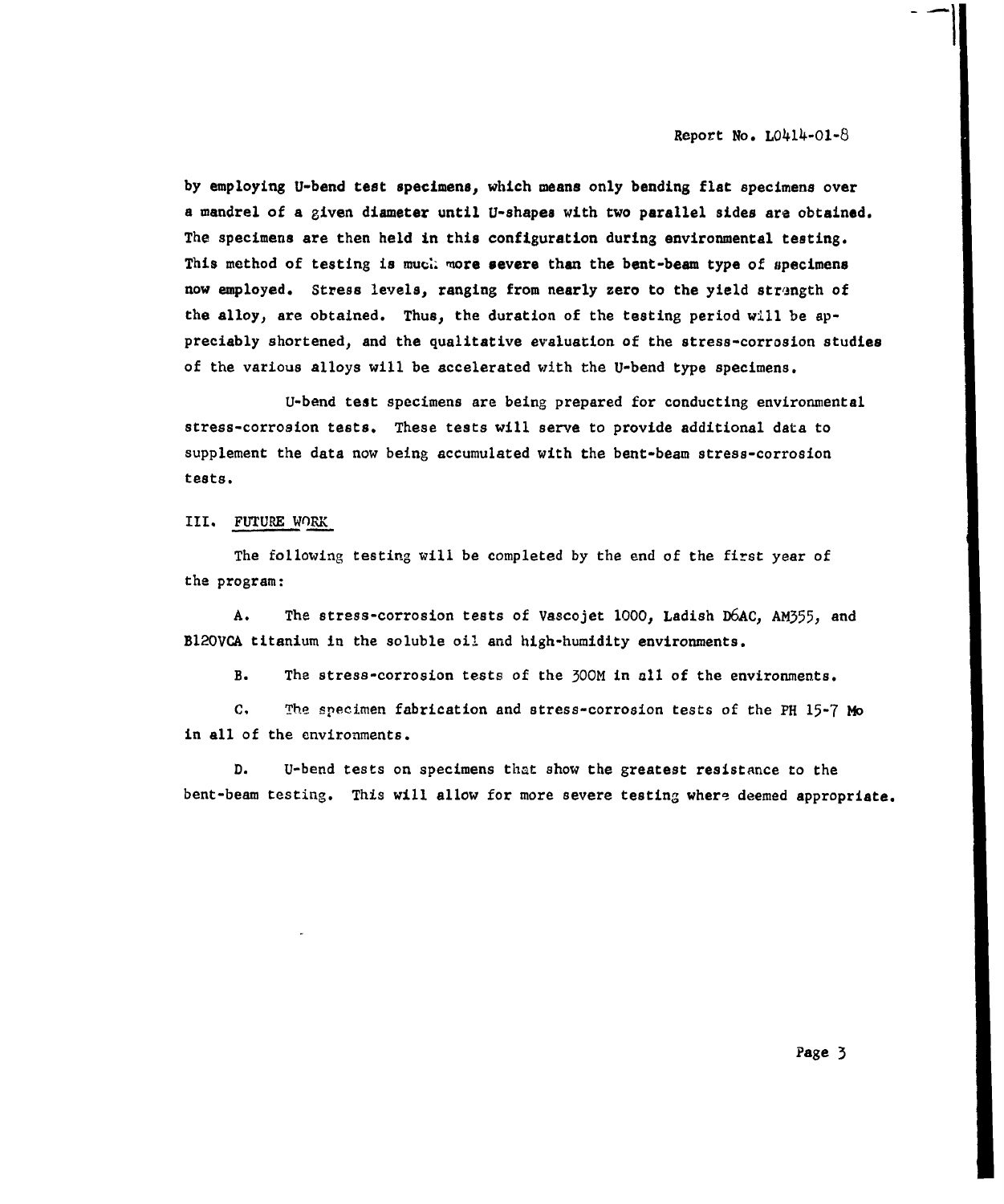### TABLE **1**

| Alloy         | $***$<br>Environment <sup>7</sup> | No. of<br>Specimens<br>Tested | No. of<br>Specimens<br>Failed | Average<br>Time To<br>Failure (Days) | <b>Total</b><br>Testing<br>Time (Days) |  |
|---------------|-----------------------------------|-------------------------------|-------------------------------|--------------------------------------|----------------------------------------|--|
| Vascojet 1000 | $\mathbf 1$                       | 12                            | $\circ$                       |                                      | 28                                     |  |
|               | $\mathbf{c}$                      | 12                            | $\mathsf{O}\xspace$           |                                      | 21                                     |  |
|               | $\overline{5}$                    | 12                            | $\mathbf 0$                   |                                      | 21                                     |  |
|               | 4                                 | 12                            | $\pmb{\mathsf{O}}$            | --                                   | 21                                     |  |
|               | 5                                 | 12                            | $\pmb{\mathsf{O}}$            | --                                   | 21                                     |  |
|               | 6                                 | 12                            | $\circ$                       |                                      | 21                                     |  |
|               | $\overline{7}$                    | 12                            | 6                             | 10.9                                 | 21                                     |  |
|               | 8                                 | 12                            | 6                             | 5.6                                  | 21                                     |  |
|               | 9                                 | $12 \,$                       | 6                             | 6.1                                  | 21                                     |  |
| Ladish D6AC   | $\mathbf{1}$                      | 12                            | $\mathsf{O}\xspace$           | --                                   | 28                                     |  |
|               | $\mathbf{c}$                      | 12                            | 0                             | $\bullet$                            | 21                                     |  |
|               | $\overline{3}$                    | 12                            | 0                             | --                                   | 21                                     |  |
|               | 4                                 | 12                            | 0                             | --                                   | 21                                     |  |
|               | 5                                 | 12                            | $\mathsf{o}\xspace$           |                                      | 21                                     |  |
|               | 6                                 | 12                            | 0                             | . .                                  | 21                                     |  |

# EENT-BEAM STRESS-CORROSION TEST DATA

 $*$ Specimens stressed at  $75%$  of yield strength

Environments identified as follows:

**1.** Air

- 2. Marquench salt solution, 1 wt%
- 3. Sodium Dichromate solution, 0.25 wt%
- 4. Trichloroethylene

. Cosmoline

 $f.$  Soluble oil solution,  $4$  vol $%$ 

7. Tap water

**8.** Distilled water

9. Sodium chloride solution, 3 Wt%

**10.** High humidity Table i

Sheet 1 of.3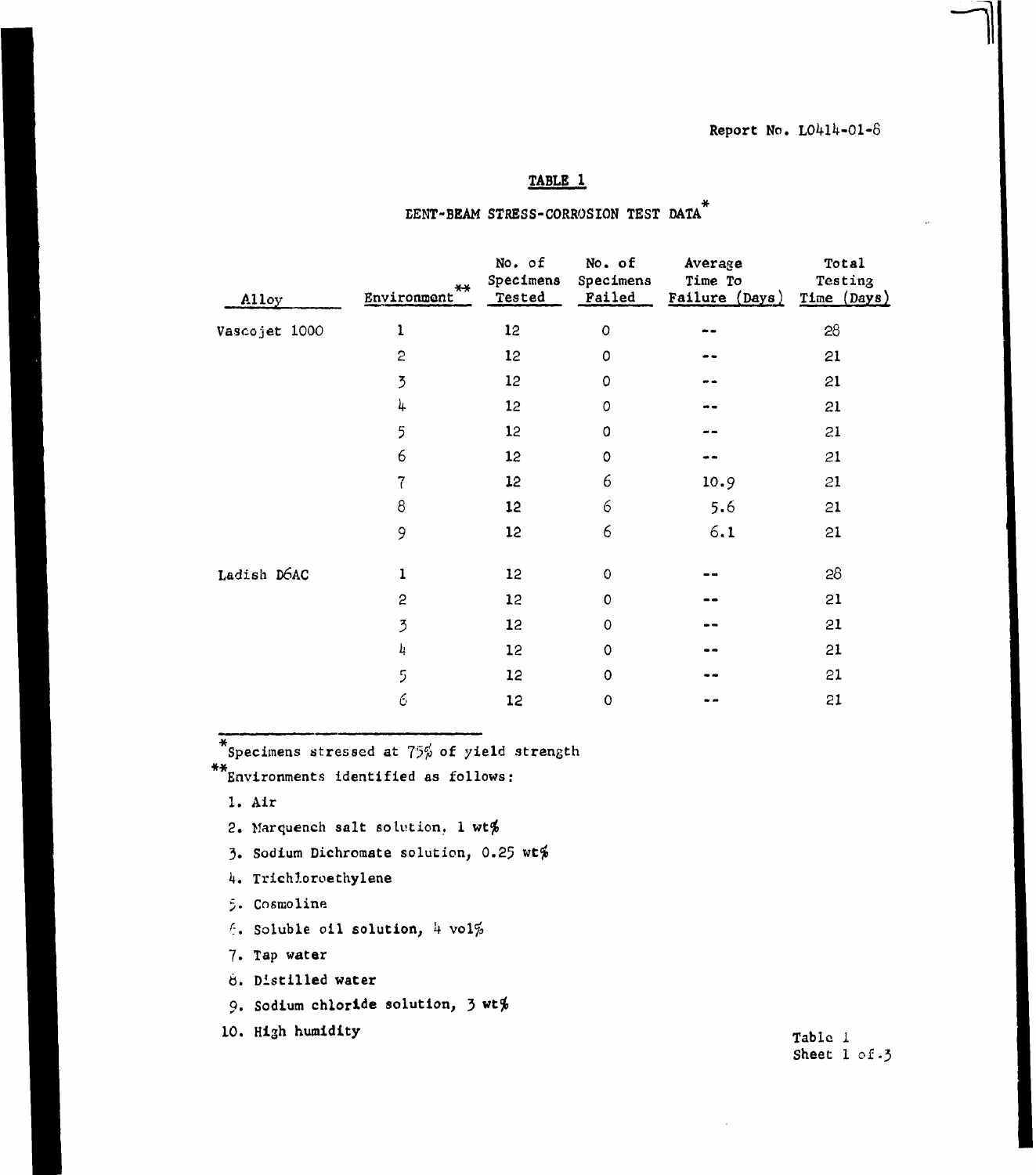## Report No. L0414-01-8

 $\ddot{\phantom{1}}$ 

| <b>TABLE</b> | (cont.) |  |
|--------------|---------|--|
|              |         |  |

| Alloy            | Environment         | No. of<br>Specimens<br>Tested | No. of<br>Specimens<br>Failed | Average<br>Time To<br>Failure (Days) | Total<br>Testing<br>Time (Days) |
|------------------|---------------------|-------------------------------|-------------------------------|--------------------------------------|---------------------------------|
| Ladish D6AC      | $\overline{7}$      | 12                            | $\circ$                       |                                      | 21                              |
|                  | $\rm{8}$            | 12                            | $\circ$                       |                                      | 21                              |
|                  | 9                   | 12                            | $\mathsf{O}\xspace$           |                                      | 21                              |
|                  | 10                  | 12                            | $\mathbf{1}$                  | 5.6                                  | $\overline{7}$                  |
| B120VCA Titanium | $\mathbf{1}$        | 18                            | $\mathsf O$                   |                                      | 28                              |
|                  | $\overline{c}$      | 18                            | $\mathsf{O}\xspace$           |                                      | 21                              |
|                  | $\overline{3}$      | ${\bf 18}$                    | $\mathbf 0$                   |                                      | 21                              |
|                  | 4                   | 18                            | $\mathbf{c}$                  | 2,2                                  | 21                              |
|                  | 5                   | 18                            | $\mathbf 0$                   |                                      | 21                              |
|                  | 6                   | 18                            | $\mathsf{O}\xspace$           |                                      | 21                              |
|                  | $\overline{7}$      | 18                            | $\mathsf{O}\xspace$           |                                      | 21                              |
|                  | 8                   | 18                            | $\overline{O}$                |                                      | 21                              |
|                  | $\mathbf{\dot{G}}$  | 18                            | $\mathsf{S}$                  | 0.02                                 | 21                              |
| AM355            | $\mathbf{1}$        | 6                             | $\mathsf{O}\xspace$           |                                      | 28                              |
|                  | $\mathbf{c}$        | 6                             | $\pmb{\mathsf{O}}$            |                                      | 21                              |
|                  | $\overline{3}$      | 6                             | $\circ$                       |                                      | 21                              |
|                  | $\mathbf{\ddot{4}}$ | 6                             | $\mathsf{O}\xspace$           |                                      | 21                              |
|                  | 5                   | 6                             | $\circ$                       |                                      | 21                              |
|                  | $\epsilon$          | 6                             | $\mathbf 0$                   |                                      | 21                              |
|                  | $\overline{7}$      | $\epsilon$                    | $\mathbf 0$                   |                                      | 21                              |
|                  | $\,8\,$             | 6                             | $\mathbf 0$                   |                                      | 21                              |
|                  | 9                   | 6                             | $\mathbf 0$                   |                                      | 21                              |
| 300M             | $\mathbf{1}$        | 9                             | $\pmb{\mathsf{O}}$            |                                      | 15                              |
|                  | $\mathbf{c}$        | 9                             | $\mathsf{O}\xspace$           |                                      | 15                              |
|                  | $\overline{3}$      | 9                             | $\mathbf 0$                   |                                      | 15                              |

 $\sim$ 

Table **1** Sheet 2 of **3**